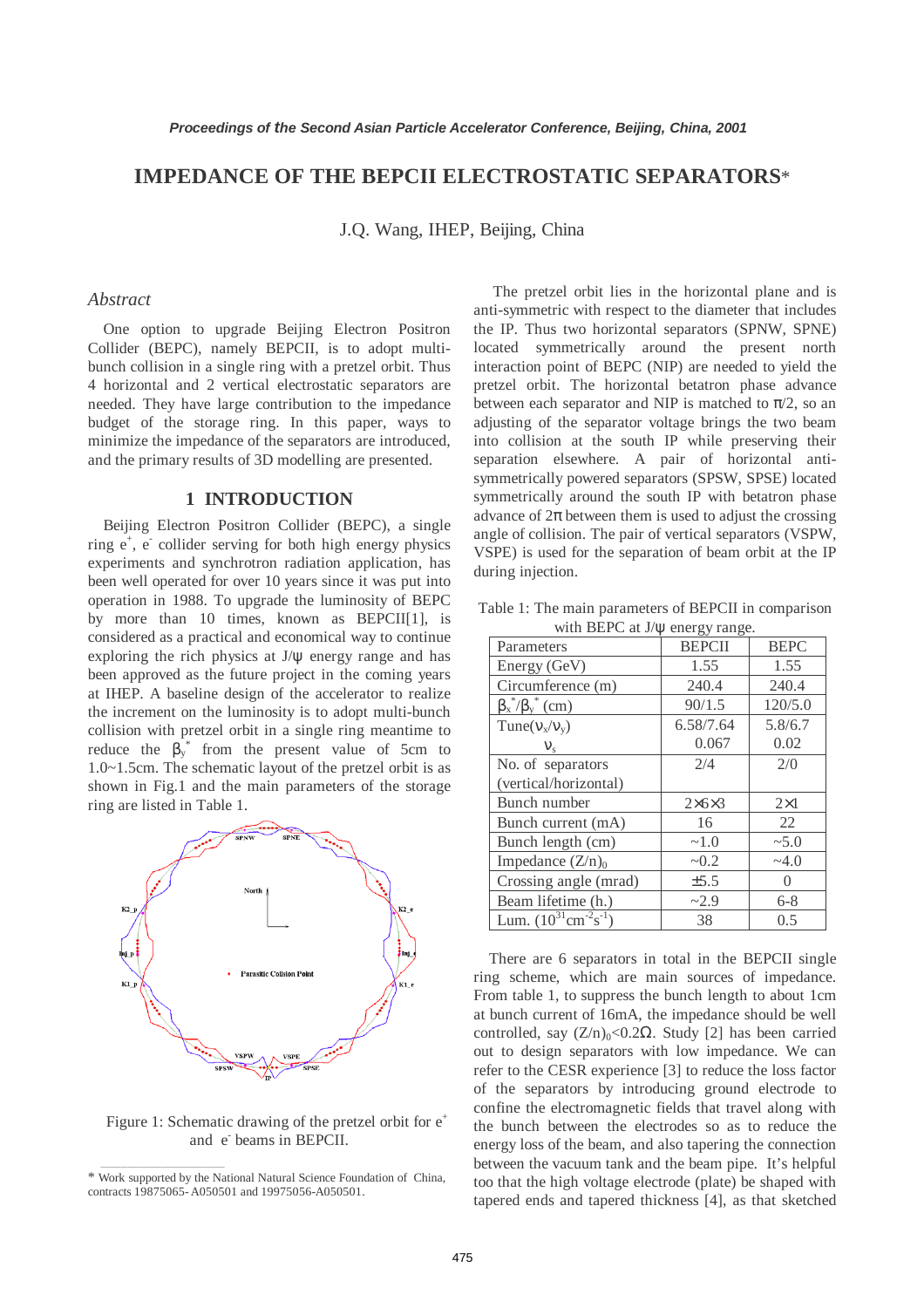in Fig. 2, since the tapering would minimize the microwave generation.



Figure 2: Schematic drawing of the metallic plates with tapered ends.

The physical design of the separator is described in detail in [2]. In this paper focus is on the calculation of the impedance of separator using MAFIA [5] code. The simulation method and result are reported.

# **2 MODELING OF HSP AND VSP**

#### *2.1 Simplified model*

The length of each separator is about 2.6 meters, and the radius of the vacuum tank containing the high voltage electrode is about 0.22m. Thus, to calculate the wake potential generated by 1cm bunch, the number of meshes is too large. However, due to the symmetry of the structure, we can use 1/4 solid model as the first step of simplification.

Since it is the wake filed generated at the discontinuous structures that mostly affect the longitudinal motion of the bunch, the tapering part between the vacuum tank and the beam pipe dominant the impedance. To verify this, we have calculated the wake potential of a 4cm bunch (to reduce the mesh number) in difference cases by varying the length of the high voltage electrode. The results are almost the same when the length is changed from 0.2m to 2.0m, as shown in Fig. 3. So in MAFIA simulation we can build the 1/4



Figure 3: Wake potential vs length of the high voltage plates, wk200, wk100, wk20 refers to its length of 20cm, 100cm and 200cm, respectively.

solid model with 1/10 length of high voltage plate instead of the full structure of the separators to save computer memory and CPU time.

#### *2.2 Indirect method*

In MAFIA calculation, to avoid the numerical noise, the indirect method is preferred by integrating the wake field generated in a cavity-like structure. But in the separator case, the electrode intrudes into the beam pipe. Though the direct method can be used, an alternate way [6] is by introducing artificial beam pipes at the ends to convert them to cavity-like structure. Then the indirect method is applied twice, one on the structure with the electrodes as shown in Fig. 4(a) and the other without the electrodes as Fig. 4(b), to obtain the wake field by subtraction. Fig. 5 shows the subtraction result of the wake potential of a Gaussian distribution bunch with  $\sigma_0$ =1cm due to the vertical separator. The wake potential shows most resistive with small inductance. For horizontal separators, the wake potential shows the similar property.



Figure 4: The two cavity-like structures used to get the wake field by subtraction. (a) with electrode, (b) without electrode.



Figure 5: Wake potential of a  $\sigma_0$ =1cm bunch.